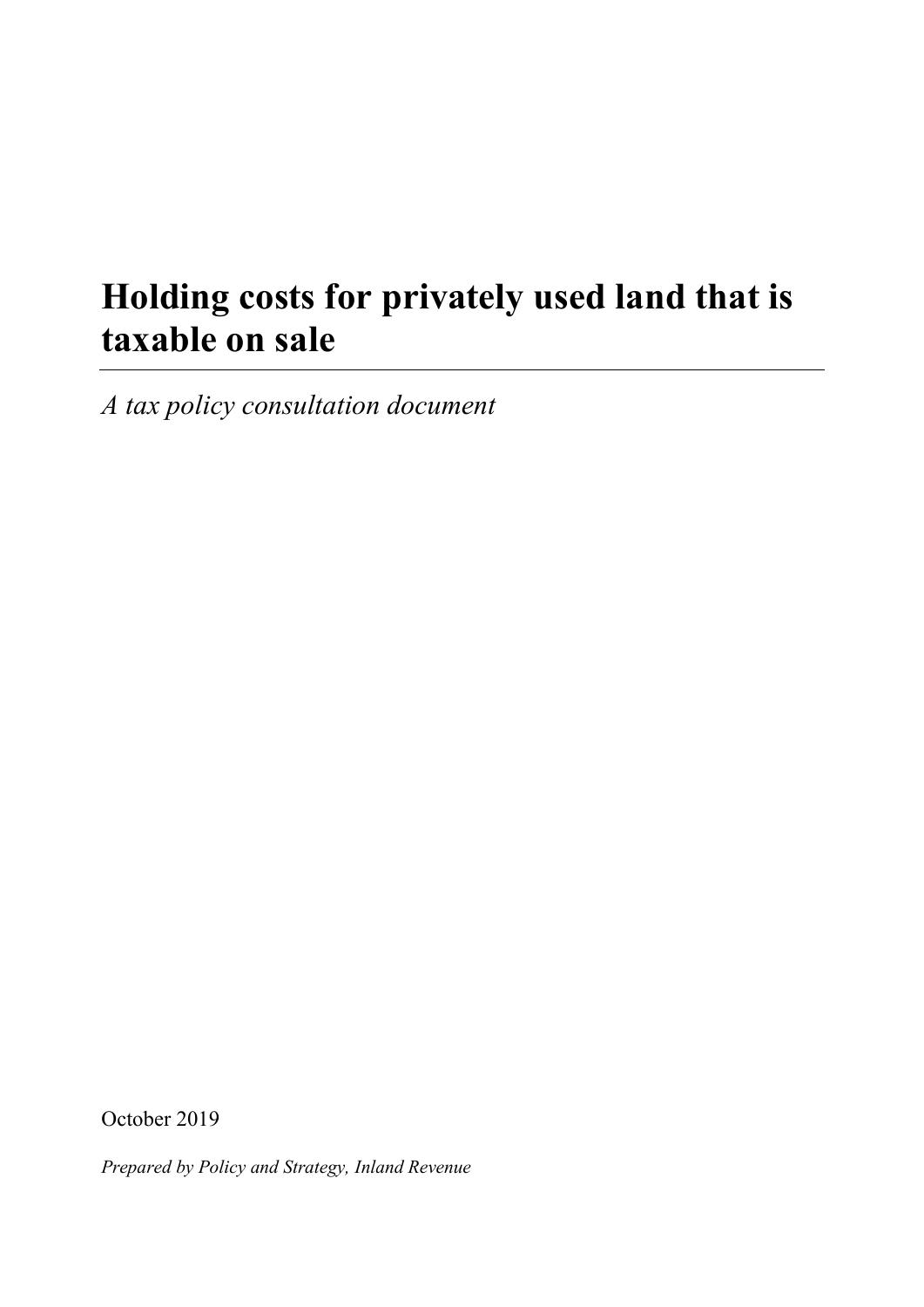First published in October 2019 by Policy and Strategy, Inland Revenue, PO Box 2198, Wellington 6140.

Holding costs for privately used land that is taxable on sale – a tax policy consultation document

ISBN 978-1-98-857306-9



This work is licensed under the Creative Commons Attribution 4.0 International Licence. In essence, you are free to copy, distribute and adapt the work, as long as you attribute the work to the Crown and abide by the other licence terms.

The Persistent URL for this document i[s https://purl.org/nzir-tp/2019-004](https://purl.org/nzir-tp/2019-004)

The document is available at <http://taxpolicy.ird.govt.nz/publications/2019-ip-land-holding-costs/overview>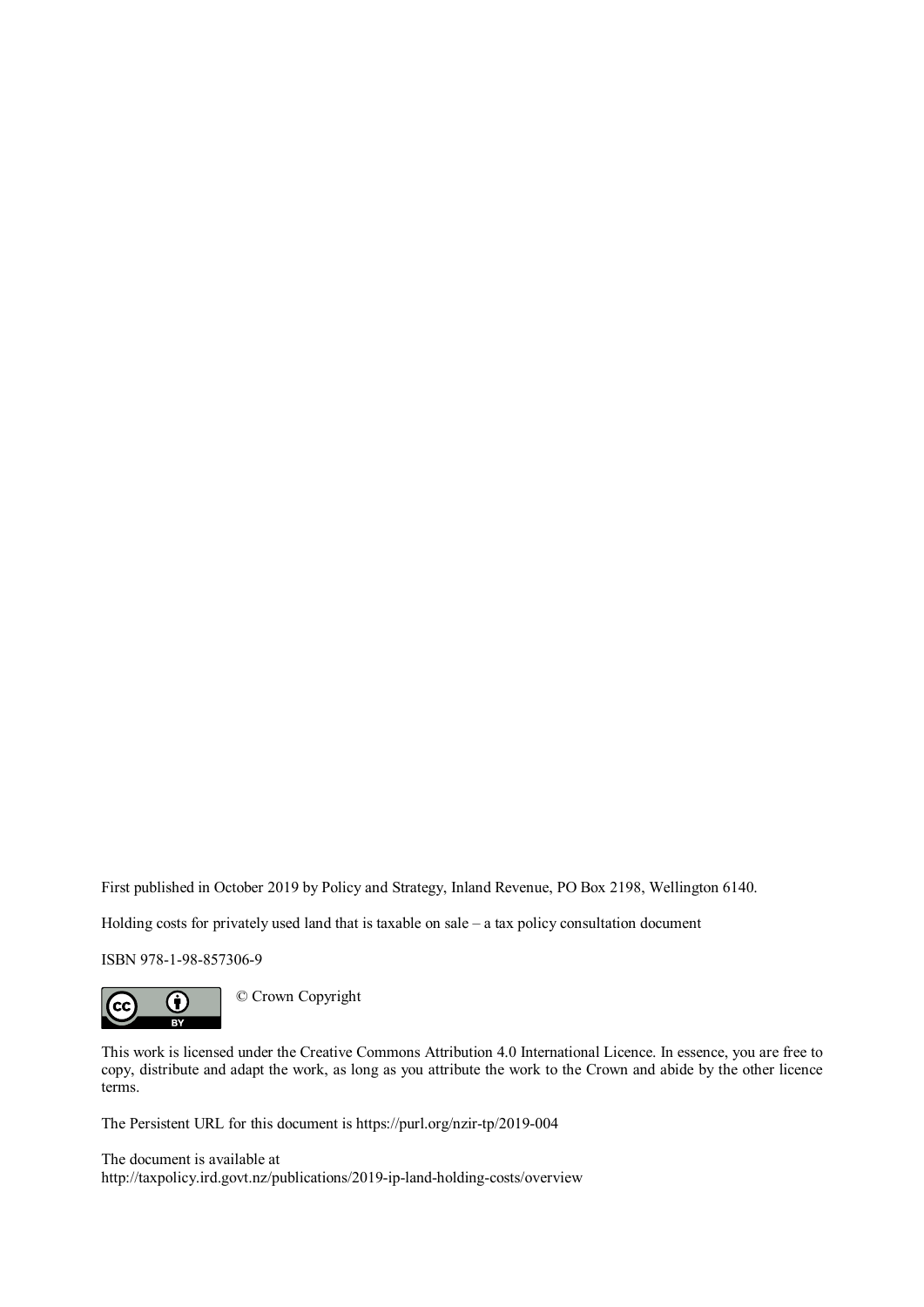# **CONTENTS**

| <b>CHAPTER 1</b> | <b>Background</b>                                      |                         |
|------------------|--------------------------------------------------------|-------------------------|
|                  | The issues                                             | 1                       |
|                  | Summary                                                | 2                       |
|                  | How to make a submission                               | 3                       |
| <b>CHAPTER 2</b> | Deductibility of holding costs for private use periods | $\overline{\mathbf{4}}$ |
|                  | Option 1: Apportionment                                | $\overline{4}$          |
|                  | Option 2: Allow all deductions                         | 4                       |
|                  | Option 3: Deny all deductions                          | 5                       |
|                  | Officials' views                                       | 5                       |
|                  | Holding costs for different entities                   | 6                       |
| <b>CHAPTER 3</b> | <b>Treatment of periods of vacancy</b>                 | 7                       |
| <b>CHAPTER 4</b> | Overriding the general permission                      | 8                       |
| <b>CHAPTER 5</b> | Overriding the private limitation                      | 9                       |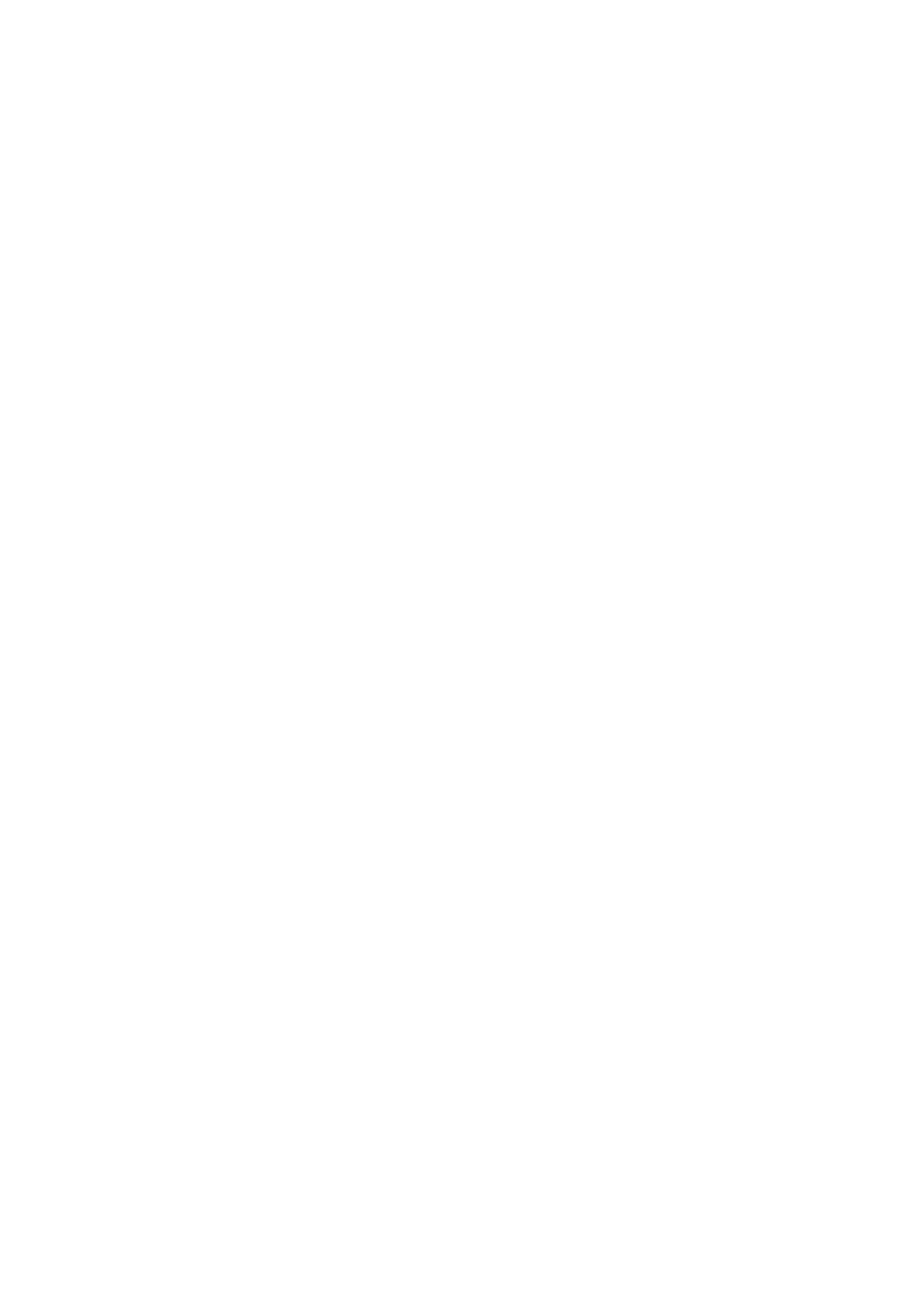## **Background**

- 1.1 As part of the Government's updated tax policy work programme, officials are reviewing the current land rules, particularly in relation to investment property and speculators, land banking, and vacant land. The objective is to recommend ways to improve the efficient use of land, and ensure that the current tax settings are fair, balanced, and encourage and support productive investment.
- 1.2 One of the issues being considered is the rules for the deductibility of holding costs for land that is taxable on sale and is used privately (in whole or in part) while it is held. For example, this will arise where a bach or second home is sold within five years so that the gain from the sale is taxable under the bright-line test. This will also arise where a person regularly purchases properties to renovate and sell, and lives in the properties while they own them.

#### **The issues**

- 1.3 Holding costs are costs such as interest, rates, insurance, and repairs and maintenance expenditure that are incurred as a result of owning land. It is generally accepted that, to the extent that land is used to earn taxable income, holding costs are deductible. So, if a person owns a rental property, holding costs are deductible in full (subject to the new rental ring-fencing rules) because those costs relate to the taxable rental income. Equally, if land is held by a land dealer, holding costs are deductible in full because those costs relate to the taxable income from the sale of the land.
- 1.4 However, our tax system does not allow deductions for expenditure to the extent that it is private or domestic in nature. This is known as the private limitation. This means that holding costs relating to a person's main home are not deductible.
- 1.5 While the law is relatively clear about the deductibility of holding costs where land is used solely for either income-earning or private use, the law is currently unclear about the treatment of holding costs where they relate to land that is subject to income tax on sale and is used privately while it is held. This consultation document considers this issue.
- 1.6 In determining the correct treatment for the deductibility of holding costs, this consultation document considers the following issues:
	- the extent to which holding costs should be deductible where land is subject to income tax on sale and is used privately, in whole or in part, while it is held; and
	- whether periods of vacancy should be treated as periods of either private use or income earning use.
- 1.7 This consultation document also proposes the following technical amendments to bring the legislation into line with established practice, to ensure that:
	- costs of acquisition and improvements to land are deductible where land is taxable on sale under the bright-line test or the various 10-year rules, despite there being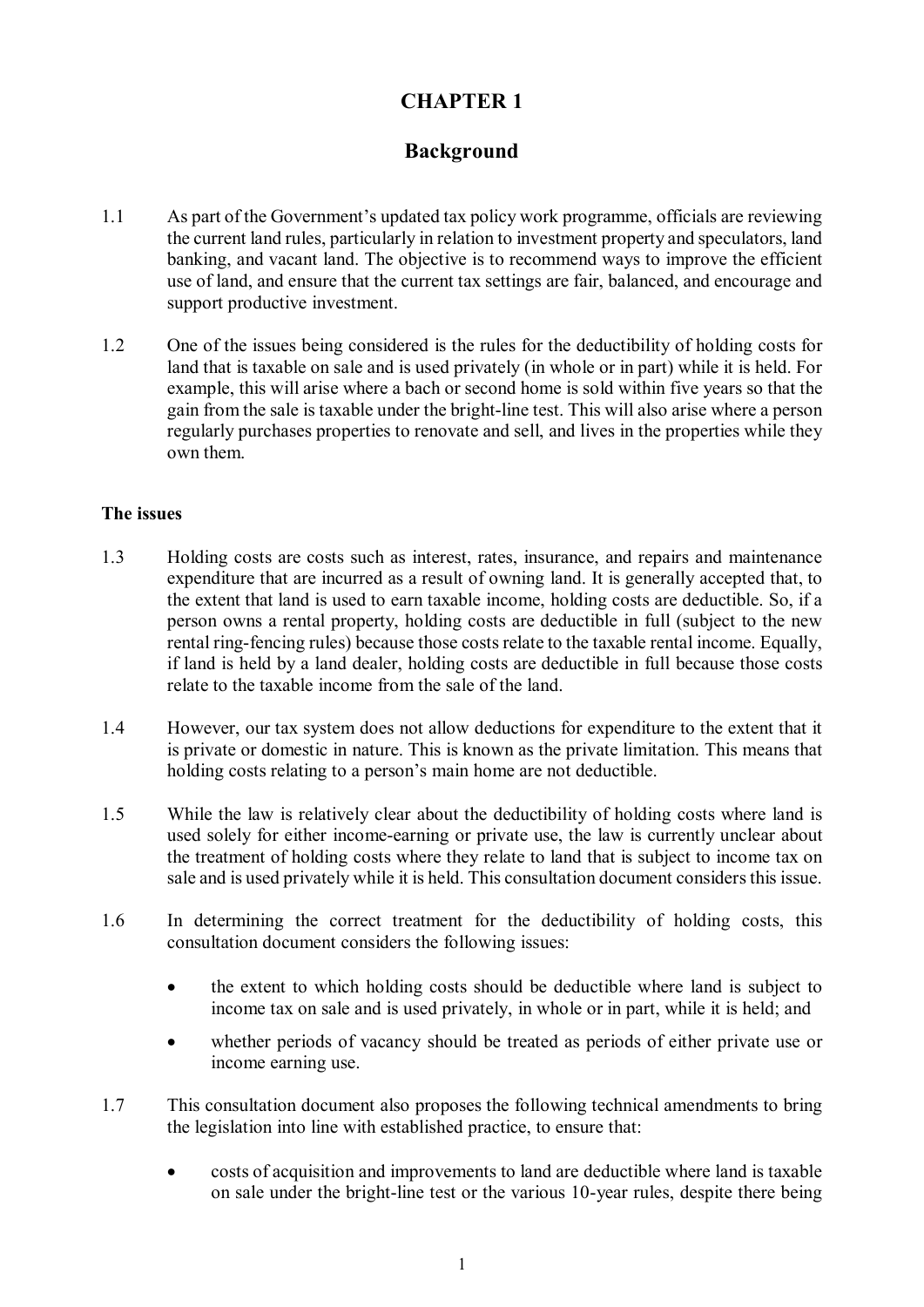no knowledge that the land sale was going to be taxable when the expenditure was incurred; and

- the provision that allows a deduction for the costs of acquisition and improvements<sup>[1](#page-5-0)</sup> overrides the private limitation so that the whole of those costs are deductible even if the land is used privately.
- 1.8 These proposed amendments are discussed in more detail in chapters 4 and 5.
- 1.9 These issues have arisen as a result of the introduction of the bright-line test, which brings more privately used land into the tax base. However, they can also arise in relation to land that is taxed under the other land sales rules. The proposals in this document are intended to apply to land taxed under the bright-line test and to land that is taxed under any of the other land sales rules.

#### **Summary**

#### *Deductibility of holding costs for private use periods*

- 1.10 This consultation document considers three options for the deductibility of holding costs for land subject to income tax on sale that is used privately. These options are:
	- apportioning the holding costs between the taxable gain on sale and the private use of the land while it is held;
	- allowing deductions for all holding costs, even though there is private use; and
	- denying deductions for all holding costs for periods of private use.
- 1.11 These options are discussed in more detail in chapter 2.
- 1.12 While an apportionment approach would arguably be the most accurate option, it would not be consistent with other areas of New Zealand's tax law where no apportionment is required. Most obviously, holding costs for rental properties are fully deductible (subject to the new rental ring-fencing rules) even though those costs also often relate to a nontaxable capital gain.
- 1.13 Therefore, officials' current view is that denying deductions for all holding costs for periods of private use would be the best option.

#### *Treatment of periods of vacancy*

- 1.14 This consultation document also considers the correct tax treatment of holding costs relating to land that is not actively used and is taxable on sale. This is necessary to decide whether unused or vacant land should be treated as being used privately or for income earning purposes when determining deductibility. This is discussed in more detail in chapter 3.
- 1.15 Officials propose that the treatment of periods of vacancy as either private or incomeearning use should be based on the other uses of the land throughout the period of ownership.

<span id="page-5-0"></span><sup>&</sup>lt;sup>1</sup> Section DB 23 of the Income Tax Act 2007.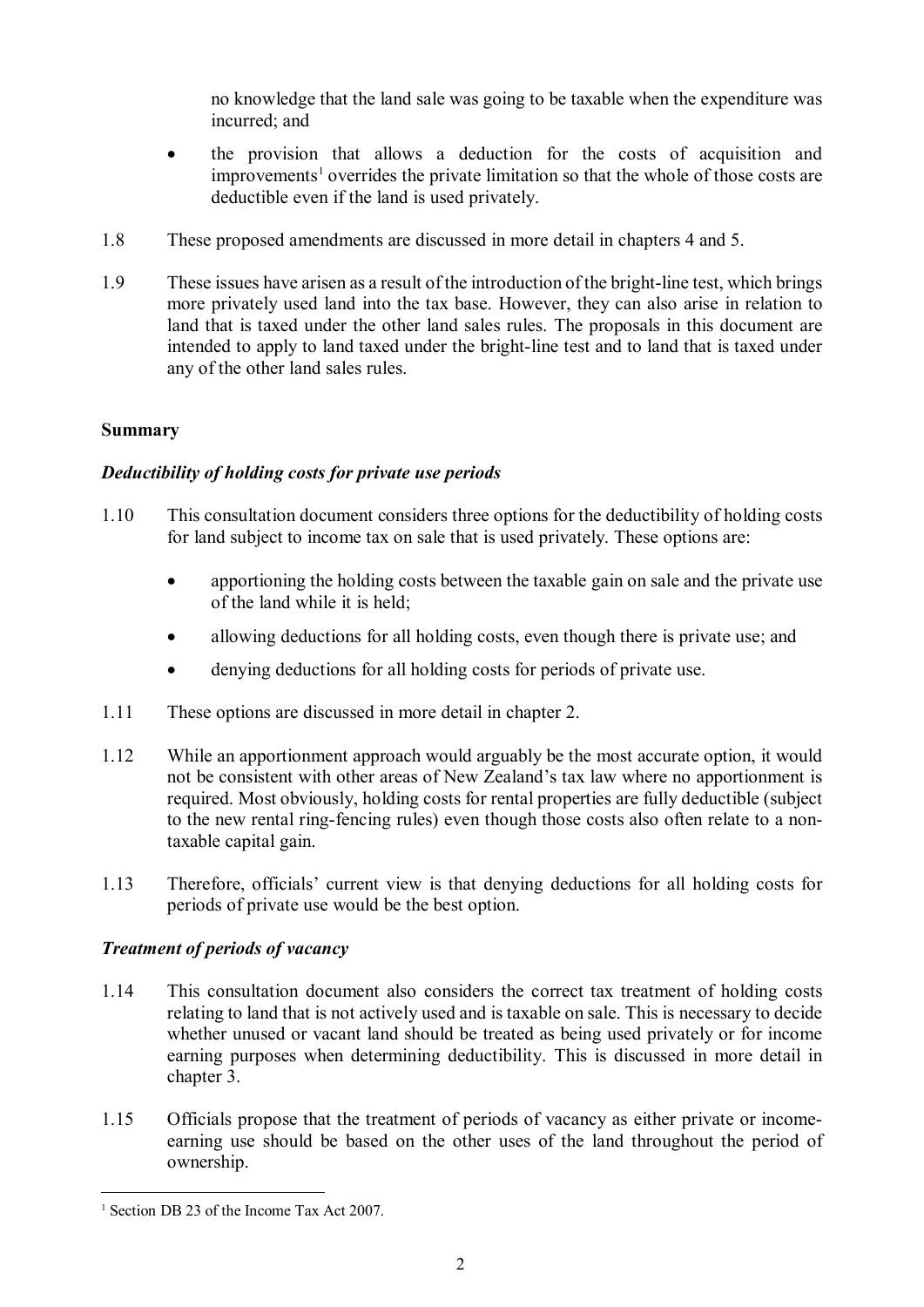#### **How to make a submission**

- 1.16 Officials invite submissions on the proposed changes and points raised in this consultation document.
- 1.17 Send your submission to policy.webmaster@ird.govt.nz with "Holding costs for privately used land that is taxable on sale" in the subject line.
- 1.18 Alternatively, submissions may be posted to:

Holding costs for privately used land that is taxable on sale C/- Deputy Commissioner, Policy and Strategy Inland Revenue Department PO Box 2198 Wellington 6140

- 1.19 The closing date for submissions is **1 November 2019**.
- 1.20 Submissions should include a brief summary of major points and recommendations. They should also indicate whether it is acceptable for Inland Revenue officials to contact submitters to discuss the points raised, if required.
- 1.21 Submissions may be the subject of a request under the Official Information Act 1982, which may result in their release. The withholding of particular submissions, or parts of submissions, on the grounds of privacy, or commercial sensitivity, or for any other reason, will be determined in accordance with that Act. Those making a submission who consider that there is any part of it that should properly be withheld under the Act should clearly indicate this.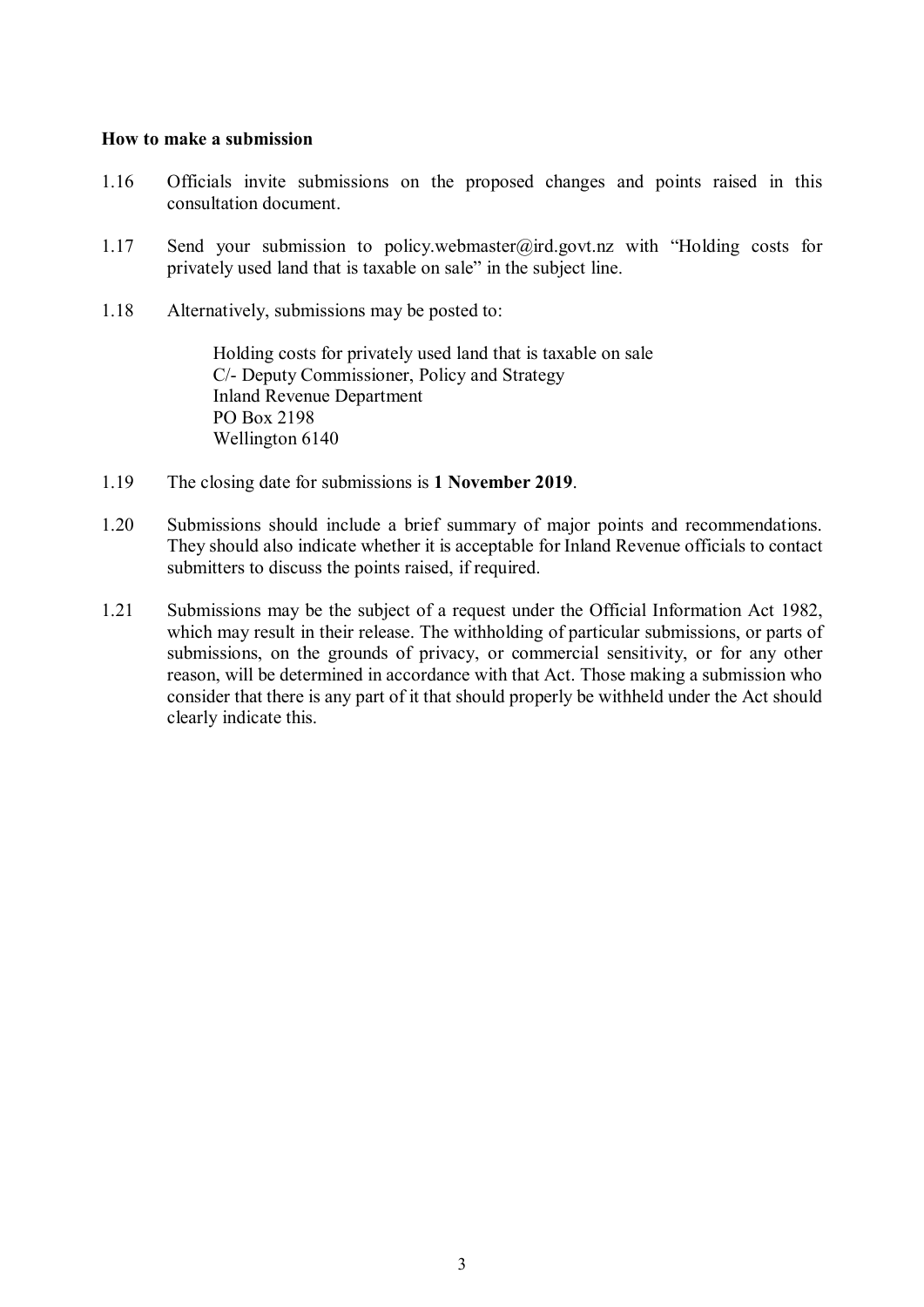## **Deductibility of holding costs for private use periods**

- 2.1 Holding costs are generally deductible where land is used to earn taxable income. However, the private limitation denies a deduction for an amount of expenditure or loss to the extent it is of a private or domestic nature.
- 2.2 The level of deduction that is allowed for holding costs in situations where there is some private use of the property and the sale of the property is taxed is currently unclear.
- 2.3 Three options for deductibility are discussed below.

#### **Option 1: Apportionment**

- 2.4 Holding costs relate both to any current year use of the land and to any eventual gain on sale. The holding costs could therefore be apportioned between the private-use benefit and the taxable gain on sale. For example, if a person received \$100 worth of private benefits from their private use of the land, and a \$100 taxable gain on sale, they would be entitled to a deduction of fifty percent of the holding costs on the basis that only fifty percent of the total benefit is taxable.
- 2.5 Arguably, apportioning holding costs between private and taxable benefits would be the most accurate approach. However, correct apportionment requires both the benefit of the current year use, and the income derived on sale, to be measurable. Measuring the value of the private benefit is likely to be difficult, and the taxable gains are not known until the property is sold. Therefore, accurate apportionment is likely to be complex. Simplified apportionment approaches could be developed (for example, fifty percent of holding costs are deductible for private use periods regardless of the values of the private and taxable benefits), however, these would be arbitrary and would compromise accuracy.
- 2.6 An apportionment approach would also be inconsistent with other areas of New Zealand's tax law where no apportionment for holding costs is required. For example, holding costs for rental properties held on capital account are fully deductible (subject to the new rental ring-fencing rules) even though those holding costs also relate to a nontaxable capital gain. Requiring apportionment in those circumstances would likely improve neutrality and fairness. However, it would be a significant change to the existing tax law and may increase complexity.

#### **Option 2: Allow all deductions**

2.7 The second option would be to allow deductions for holding costs in full, despite any private use, on the basis that the holding costs are all incurred in deriving the taxable income from sale. This bases deductibility on whether there is a taxable use of the land, regardless of whether there is a non-taxable or private use of the land.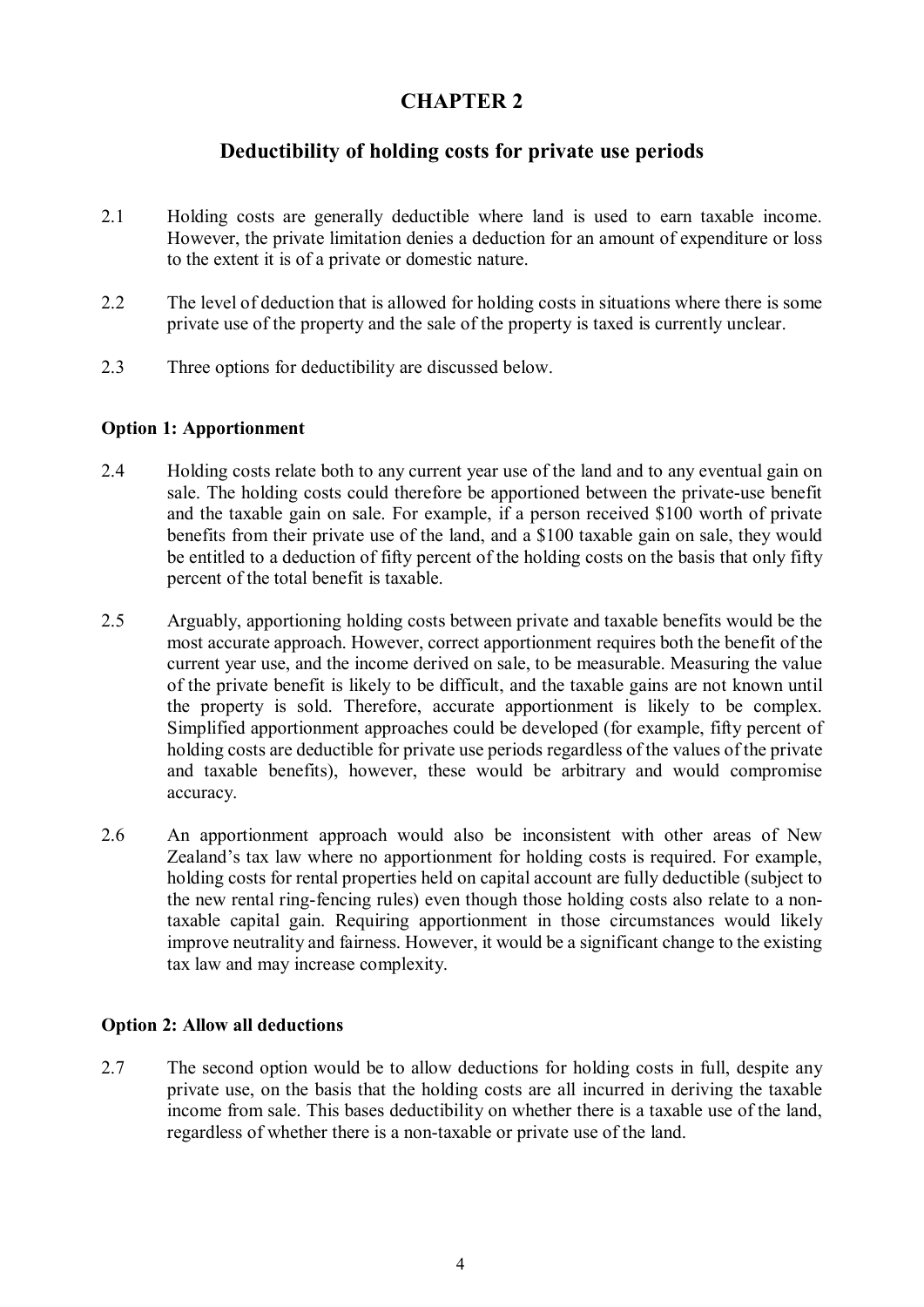2.8 Allowing deductions in full for holding costs during periods of private use would result in deductions being allowed for private expenditure. This is inconsistent with an important principle of New Zealand's tax framework.

#### **Option 3: Deny all deductions**

- 2.9 The final option would be to deny all deductions for holding costs for periods in which the land is used privately. For example, no deductions for holding costs would be allowed for a bach that is taxed on sale under the bright-line test but was used one hundred percent privately while it was held.
- 2.10 This option bases deductibility on the current year use of the land. If the current year use of land is income-earning, for example a rental property, deductions for holding costs would be allowed. Conversely, deductions would be denied if the current year use of land is private. Where current year use of land involves a mixture of both income-earning and private use, deductions would only be denied for the days where the land is used privately.
- 2.11 Consistent with the current rules for rental properties where deductions are allowed in full despite the gain on sale not being taxed, the taxable gain on sale would be ignored for determining the deductibility of holding costs.
- 2.12 This option is consistent with keeping private expenditure out of the tax base. This option is also consistent with the Tax Working Group's capital gains tax design recommendations, where it was recommended that no deductions should be allowed for holding costs where land is used privately.<sup>[2](#page-8-0)</sup> It may also reduce compliance costs for bright-line taxpayers who would otherwise have to find prior year evidence to support deductions at the time of sale.
- 2.13 This option may be seen as unfair as it does not recognise the fact that the holding costs do relate in part to the taxable gain on sale. Furthermore, in situations where a person regularly purchases properties to renovate and sell, and lives in the properties while they own them, this approach would deny all holding costs (including repairs and maintenance expenditure) for the period in which they live in the properties.

#### **Officials' views**

- 2.14 An approach which apportions holding costs between the current year use and the gain on sale would arguably be the most accurate option. However, as noted, an apportionment approach would likely be complex, or sacrifice accuracy in order to reduce complexity.
- 2.15 Furthermore, an apportionment approach is inconsistent with other parts of the tax system where apportionment is not required. As noted, requiring apportionment in cases where the current year use is income-earning and the gain on sale is non-taxable would be a significant change to the existing tax law and is likely to increase complexity. Officials therefore do not propose changing the existing tax law to require apportionment in these circumstances.

<span id="page-8-0"></span> <sup>2</sup> See the Tax Working Group's Final Report, Vol II, Chapter 4, paragraph 8.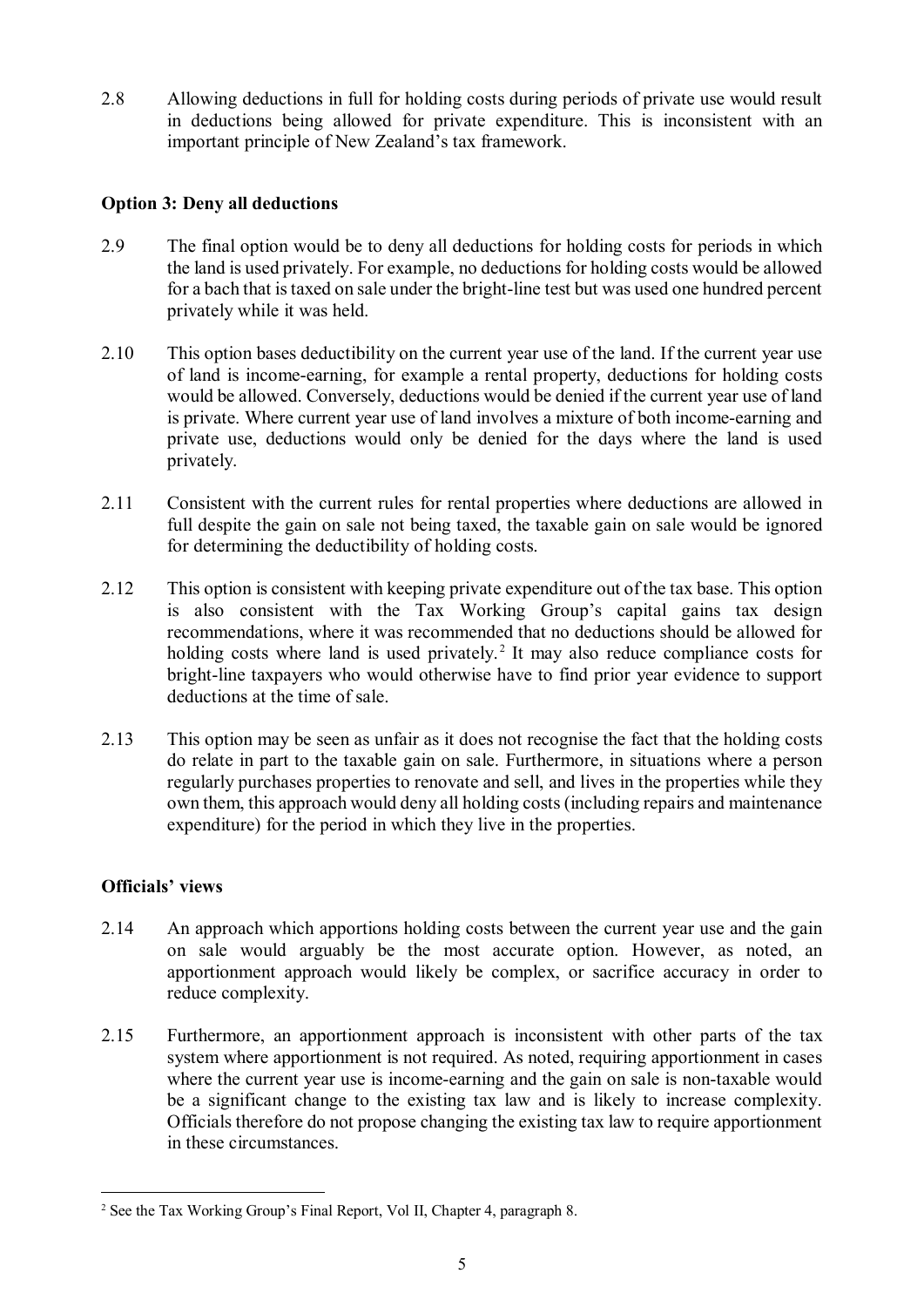- 2.16 In the absence of changing existing tax law to require apportionment when the gain on sale is non-taxable and the current year use is income earning, officials' view is that an apportionment approach is not appropriate for situations where the current year use is private and the gain on sale is taxable.
- 2.17 Instead, officials consider the best option is to deny deductions for holding costs for periods of private use.

#### **Holding costs for different entities**

- 2.18 For simplicity, the discussion has focused on land in individual ownership. However, land can be owned by a number of different entity types. Officials are aware that having different rules applying to different entity types might incentivise owners to move land into entities where the rules are perceived to be better. This is not considered to be a good outcome.
- 2.19 Officials consider the above proposals should apply in the same way for individuals, partnership, trusts, and look-through companies. For all of those entities, expenditure is only deductible where there is sufficient connection between the expenditure and income, or between expenditure and a business carried on for the purpose of deriving income. To the extent that land is used privately, holding costs will not be connected to any income. Therefore, the proposals to deny deductions (wholly or in part) for private use should affect individuals, partnerships, trusts, and look-through companies in the same way.
- 2.20 For most expenditure, the same principle applies to companies. If land owned by a company is used privately by its shareholders, and the company is deriving no income from that use, most holding costs will not be deductible to the extent of the private use. However, companies are generally entitled to full interest deductions whether or not the interest is connected to income. Therefore, taxpayers could choose to use a company to hold private land in order to obtain full interest deductibility.
- 2.21 While officials are aware of this potential inequity between companies and other structures it is not proposed that the rules should be changed for companies. While companies are allowed full interest deductions, private use of land by shareholders will either require the shareholders to pay full market rent to the company (which is taxable to the company and non-deductible to the shareholders) or would give rise to taxable dividend income for the shareholders. Private use of land by employees of the company will give rise to a benefit to the employee which is either taxable as employment income, or subject to FBT.
- 2.22 On that basis, officials consider that there are already rules that disincentivise company ownership of privately used land. However, officials are interested in whether there are other views on this issue.
- 2.23 Even if no changes are made to the rules for interest deductibility for companies, officials will monitor this area and consider changing the rules should taxpayers start to use this structure more.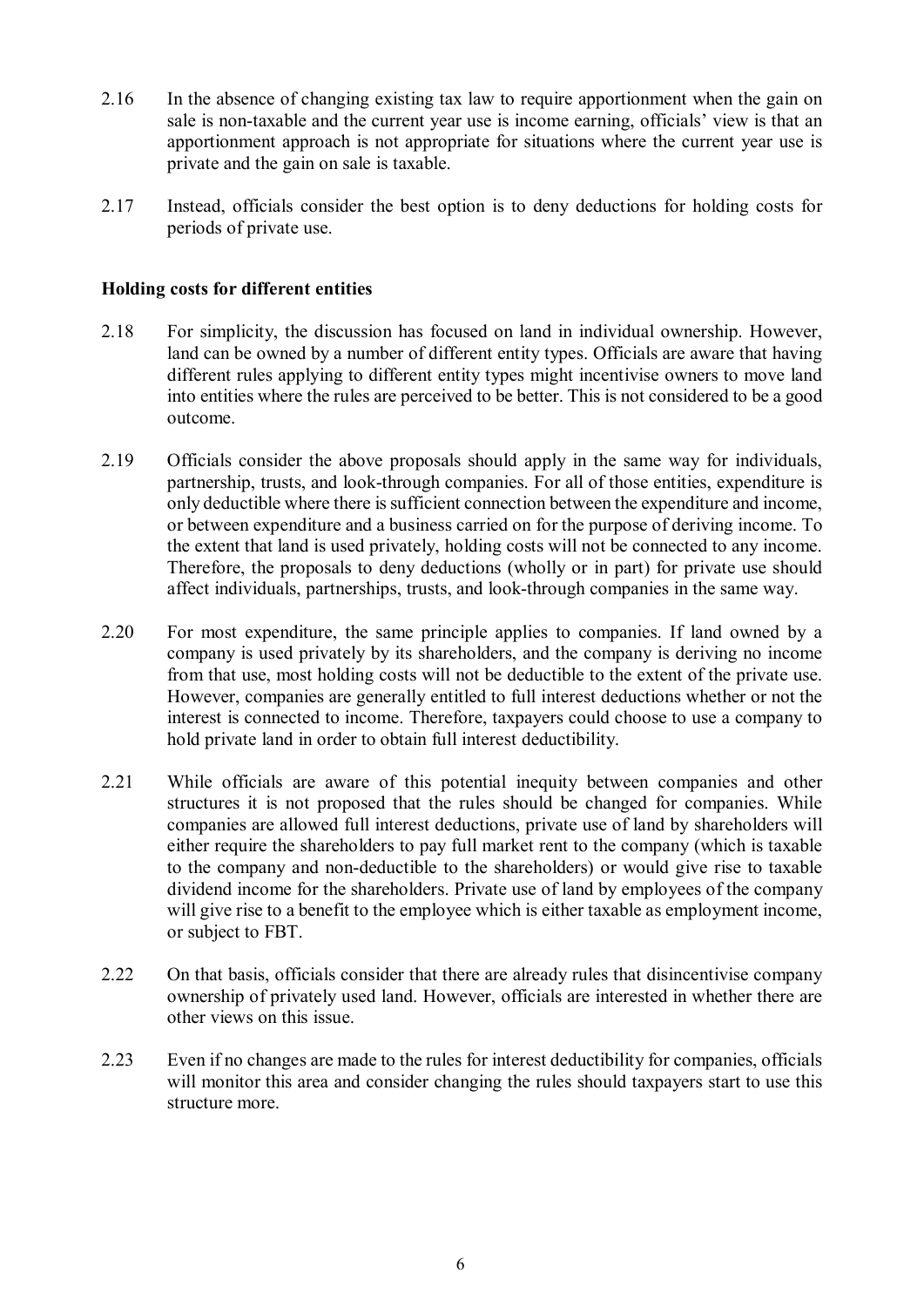## **Treatment of periods of vacancy**

- 3.1 The second issue is the correct tax treatment of holding costs relating to land that is not actively used and is taxable on sale. If deductions are denied (wholly or in part) as a result of private use, it is necessary to determine whether unused or vacant land should be treated as being used privately, or for income earning purposes.
- 3.2 The treatment of vacant or unused time as either private or income-earning could depend on the other uses of the land during the period of ownership. This would mean that:
	- Where land is otherwise actively used either privately or for income-earning purposes, any vacant or unused days could be treated similarly. For example, where a person has a rental property that is vacant for a couple of months between tenants, that vacant time would still be treated as income-earning use. If a person has a bach that is wholly used for private purposes, unused time would be treated as private use.
	- Where land is used for both income-earning and private purposes and there are more than 62 days of vacant or unused time, the current "mixed-use asset rules" could continue to apply. These rules apportion vacant days based on the proportion of actual private and income-earning days (for example, if a bach is used privately for 20 days in a year and is rented through Airbnb for 20 days in a year and is otherwise vacant, fifty percent of the vacant days are treated as private days and fifty percent of the days are treated as income earning days).
- 3.3 Where land is wholly vacant or unused, the use could be considered income earning if:
	- it is held for a business of dealing in, developing, or building on land;
	- it is held for another income-earning purpose (for example, land purchased to expand a current business onto, or to erect a rental property); or
	- the taxpayer otherwise informs the Commissioner at the time of purchase that the land was acquired solely with an intention of resale for profit.
- 3.4 In all other situations where land is wholly vacant or unused the use would be considered private.
- 3.5 This approach to the treatment of periods of vacancy ensures that legitimate businesses can still claim deductions for holding costs for periods of vacancy, while also ensuring that private expenditure is kept out of the base.
- 3.6 In contrast, treating all periods of vacancy as either wholly private or wholly incomeearning use would either deny deductions for legitimate business expenditure, or allow deductions for private expenditure.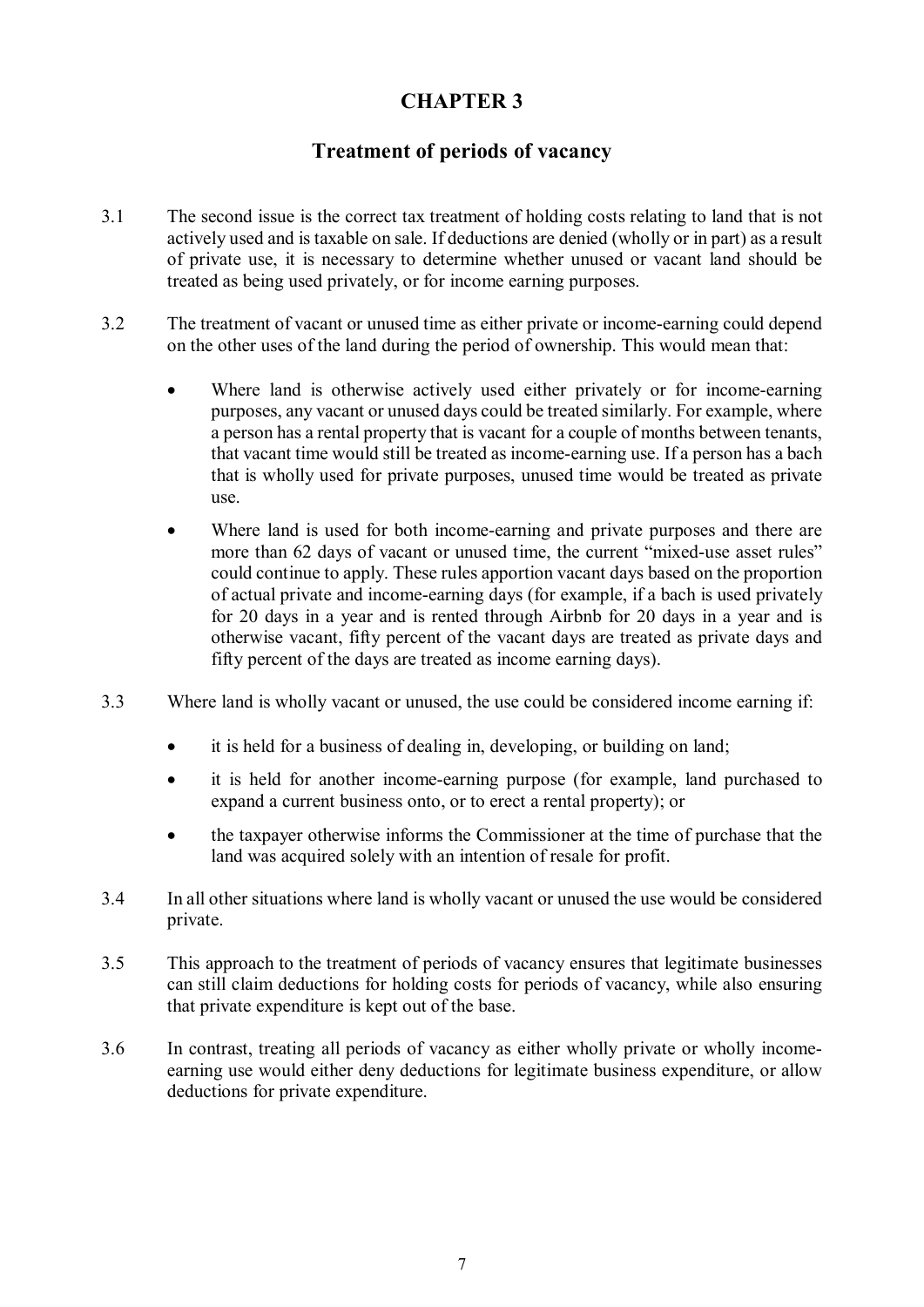## **Overriding the general permission**

- 4.1 In most cases, there has to be sufficient connection between expenditure and income, or between expenditure and a business carried on for the purpose of deriving income before expenditure can be deducted. This is known as the general permission. Whether the general permission has been satisfied is judged at the time the expenditure is incurred.[3](#page-11-0)
- 4.2 In some situations involving land subject to the land sale rules there may not be the required connection between expenditure on holding costs and income, because at the time the expenditure is incurred it may not be known whether the disposal of the land will be taxed.
- 4.3 This may be the case, for example, with land that is taxed if sold within a particular timeframe (that is, 5 or 10 years). The issue may also arise where land is taxed if certain circumstances eventuate during the time the land is held (for example, if a division or development is carried on, or if the land increases in value because of a zoning change, within 10 years of acquiring the land).
- 4.4 This issue is relevant because the provision that allows for the cost of acquisition and improvements to the land to be deducted (section DB 23) is subject to the general permission being satisfied.
- 4.5 It was clearly intended that the cost of land that is taxed under any of the land sale rules would be deductible, so that only the net proceeds are income (or a loss). That is how the provisions operated prior to the rewrite of the Income Tax Act, under the "profits or gains" approach. However, it seems that the splitting out of income and deductions into separate provisions may have inadvertently created some uncertainty in respect of land taxed under some of the land provisions.
- 4.6 In situations where it is not known or anticipated at the time land is acquired that the disposal will be taxed, but it transpires that one of the land sale rules does in fact apply, the cost of the land may not currently technically be deductible under section DB 23. This is because there is not be the requisite nexus between the cost of the land (at the time that is incurred) and expected future income.
- 4.7 To address this issue it is proposed that section DB 23 be amended so that it overrides the general permission for disposals of revenue account property.
- 4.8 Should it be decided that holding costs should be deductible where there is no incomeearning current use of the land, an amendment will also be needed to allow for deductions of those costs where it is not known at the time the costs are incurred that the sale of the land will be taxable.

<span id="page-11-0"></span> <sup>3</sup> *CIR v Banks* (1978) 3 NZTC 61,236 (CA).